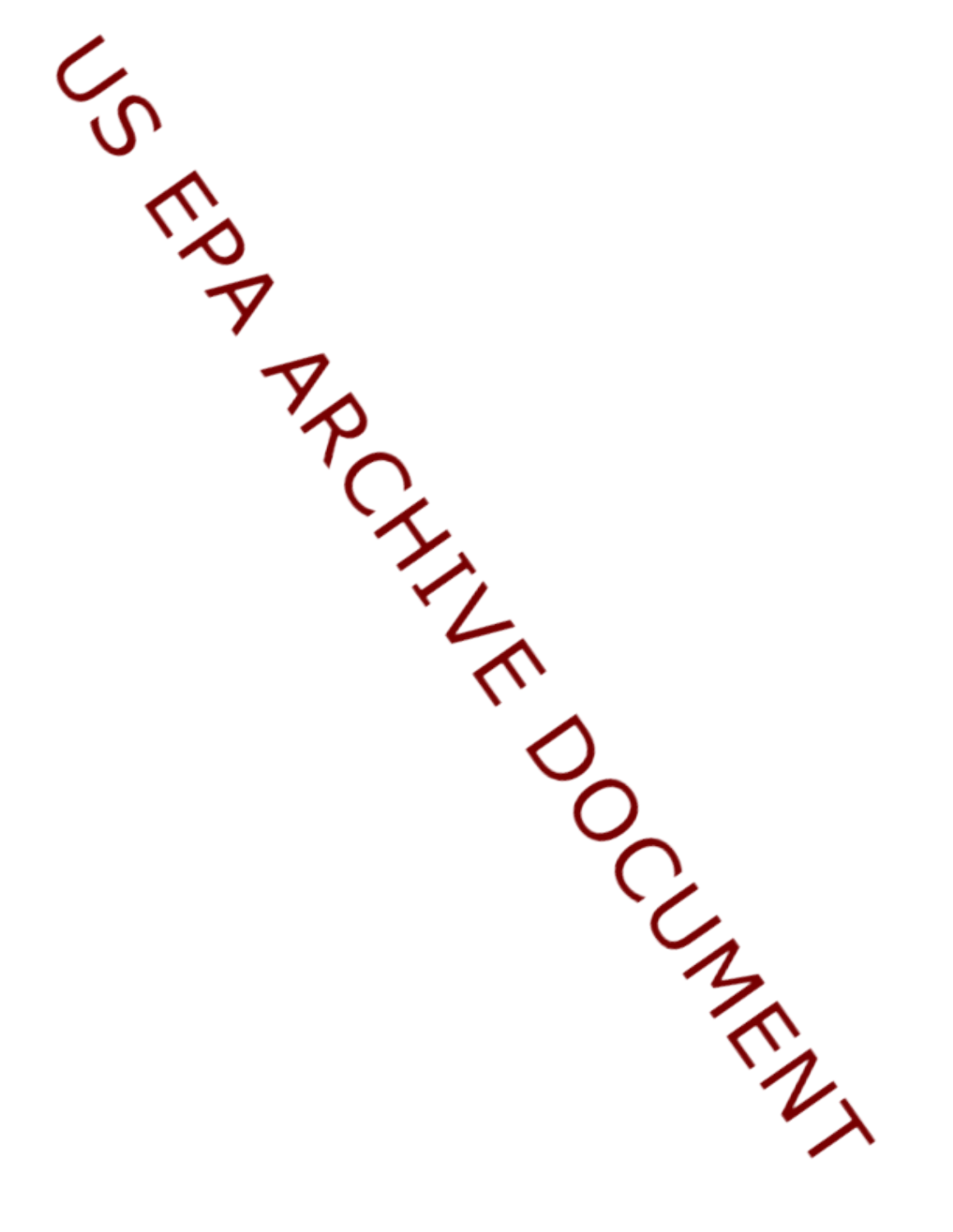## **Consumer Factsheet on: ACRYLAMIDE**

### [List of Contaminants](http://www.epa.gov/safewater/hfacts.html)

 As part of the Drinking Water and Health pages, this fact sheet is part of a larger publication: **National Primary Drinking Water Regulations** 

 States Environmental Protection Agency (EPA). This is a factsheet about a chemical that may be found in some public or private drinking water supplies. It may cause health problems if found in amounts greater than the health standard set by the United

#### **What is Acrylamide and how is it used?**

 Acrylamide is an organic solid of white, odorless, flake-like crystals. The greatest use of acrylamide is as a coagulant aid in drinking water treatment. Other uses of include: to improve production from oil wells; in making organic chemicals and dyes; in the sizing of paper and textiles; in ore processing; in the construction of dam foundations and tunnels.

 The list of trade names given below may help you find out whether you are using this chemical at home or work.

#### **Trade Names and Synonyms:**

2-Propenamide Acrylic amide Ethylenecarboxamide Amresco Acryl-40 Acrylagel Optimum

#### **Why is Acrylamide being Regulated?**

 based solely on possible health risks and exposure, are called Maximum Contaminant Level Goals. In 1974, Congress passed the Safe Drinking Water Act. This law requires EPA to determine safe levels of chemicals in drinking water which do or may cause health problems. These non-enforceable levels,

The MCLG for acrylamide has been set at zero because EPA believes this level of protection would not cause any of the potential health problems described below.

 There are currently no acceptable means of detecting acrylamide in drinking water. In this case, EPA is acrylamide is used in drinking water treatment processes, it is being controlled simply by limiting its use requiring water suppliers to use a special treatment technique to control its amount in water. Since for this purpose.

These drinking water standards and the regulations for ensuring these standards are met, are called National Primary Drinking Water Regulations. All public water supplies must abide by these regulations.

#### **What are the Health Effects?**

Short-term: EPA has found acrylamide to potentially cause the following health effects when people are exposed to it at levels above the MCL for relatively short periods of time: damage to the nervous system, weakness and incoordination in the legs.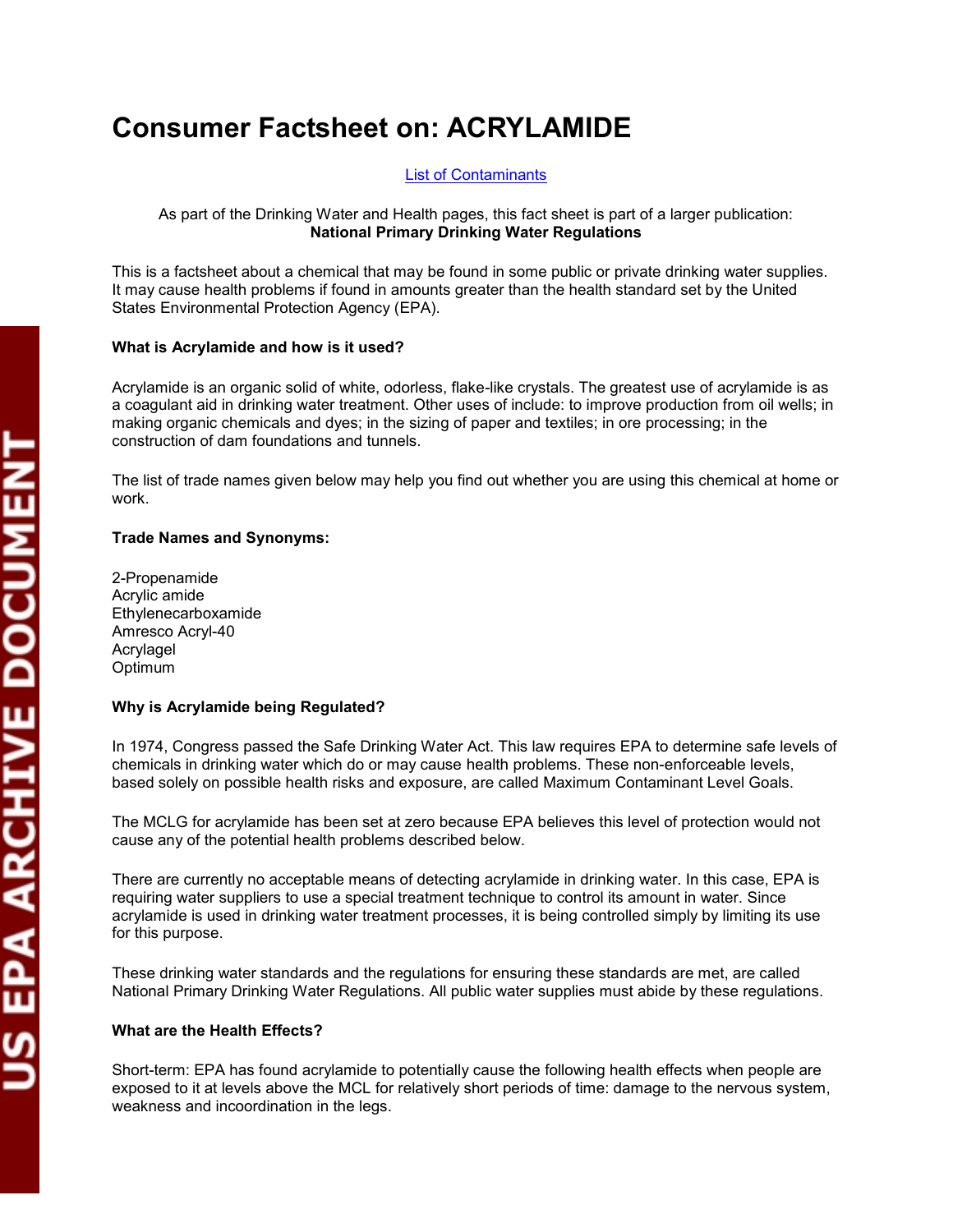Long-term: Acrylamide has the potential to cause the following effects from a lifetime exposure at levels above the MCL: damage to the nervous system, paralysis; cancer.

#### **How much Acrylamide is produced and released to the environment?**

 Demand for acrylamide in the early 1990s was about 120 million pounds. The main source of concern for acrylamide in drinking water is from its use as a clarifier during water treatment. When added to water, it coagulate and remains in the water as a contaminant. Improvements in the production and use of coagulates and traps suspended solids for easier removal. However, some acrylamide does not acrylamide have made it possible to control this contamination to acceptable levels.

From 1987 to 1993, according to EPA's Toxic Chemical Release Inventory, acrylamide releases to land and water totalled over 40,000 lbs. These releases were primarily from plastics industries. The largest releases occurred in Michigan.

#### **What happens to Acrylamide when it is released to the environment?**

 days in soil and water. Its has little tendency to accumulate in fish. Acrylamide does not bind to soil and will move into soil rapidly, but it is degraded by microbes within a few

#### **How will Acrylamide be Detected in and Removed from My Drinking Water?**

 The regulation for acrylamide became effective in 1992. EPA requires your water supplier to show that when acrylamide is added to water, the amount of uncoagulated acrylamide is less than 0.5 ppb.

#### **How will I know if Acrylamide is in my drinking water?**

 required to prevent serious risks to public health. If the treatment technique for acrylamide fails, the system must notify the public via newspapers, radio, TV and other means. Additional actions, such as providing alternative drinking water supplies, may be

#### **Drinking Water Standards:**

Mclg: zero

Mcl: Treatment Technique

# **Acrylamide Releases to Water and Land, 1987 to 1993 (in pounds): Water Land**

|                           | Water  | Land  |
|---------------------------|--------|-------|
| <b>TOTALS</b> (in pounds) | 36,287 | 5,818 |
| Top Five States*          |        |       |
| МI                        | 12,200 | 0     |
| <b>WA</b>                 | 8,000  | 0     |
| СT                        | 5,690  | 0     |
| LA                        | 4,367  | 500   |
| <b>PA</b>                 | 2,505  | 20    |
| AL                        | 1,262  | 1,258 |
| <b>Major Industries*</b>  |        |       |
| Plastics and resins       | 19,002 | 2.177 |
| Pulp mills                | 8,000  | 0     |
| Indust. organics          | 3,107  | 2,200 |
| Indust. inorganics        | 2.510  | 500   |

\* Water/Land totals only include facilities with releases greater 100 lbs.